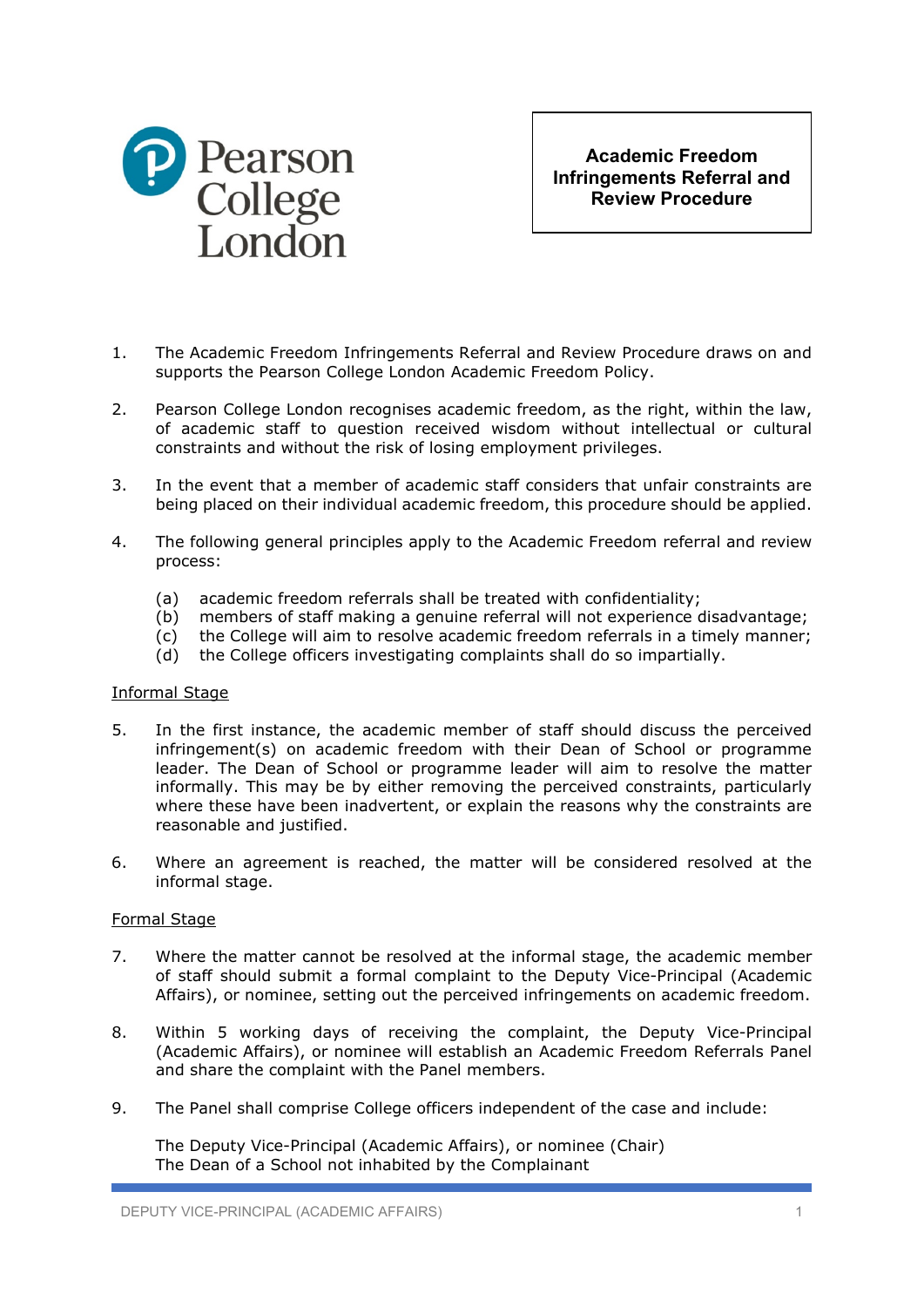A member of the Research Ethics Committee.

- 10. The Panel members will have a further five days to evaluate the evidence provided, and request additional evidence, through the Deputy Vice-Principal (Academic Affairs), or nominee, that they deem necessary to consider the referral.
- 11. A Panel hearing will be scheduled within a further five days.
- 12. The Complainant may attend the Panel in person to present their case. They may be accompanied by a friend, relative or a member of the HR staff. The Complainant is entitled to see all the evidence considered by the Panel.
- 13. The Complainant shall withdraw following their representation to allow the Panel time for private deliberation.
- 14. The Panel may:
	- i. dismiss the complaint; or
	- ii. uphold the complaint in part and require adjustments to mitigate perceived infringements on academic freedom; or
	- iii. uphold the complaint in full and require such changes as it deems fit to remove infringements on academic freedom.
- 15. The Deputy Vice-Principal (Academic Affairs), or nominee, shall, within five working days of the meeting, inform the Complainant in writing (normally by email) of the Panel's decision.
- 16. Where the Complainant remains dissatisfied they may request a review by the Principal, or nominee. The permissible grounds for review shall be:
	- (a) there is reasonable ground supported by objective evidence to believe that there has been administrative, procedural or clerical error of such a nature as to have affected the outcome of the investigation or result; or
	- (b) the decision in the case was unreasonable<sup>1</sup>; or
	- (c) there is new evidence that for good reason, objectively and authoritatively documented, could not be submitted earlier.

The decision of the Principal, or nominee, shall be final.

17. The Deputy Vice-Principal (Academic Affairs) shall maintain a record of formal academic freedom infringements referrals and, where such have been made, prepare an annual report to the Governing Body.

18. This policy and its associated procedures shall be reviewed annually.

<span id="page-1-0"></span><sup>1</sup> A decision is **"unreasonable"** if it can be demonstrated that an Officer of the College or a properly constituted College Panel or Board has made an irrational, *ultra vires* or logically flawed decision.